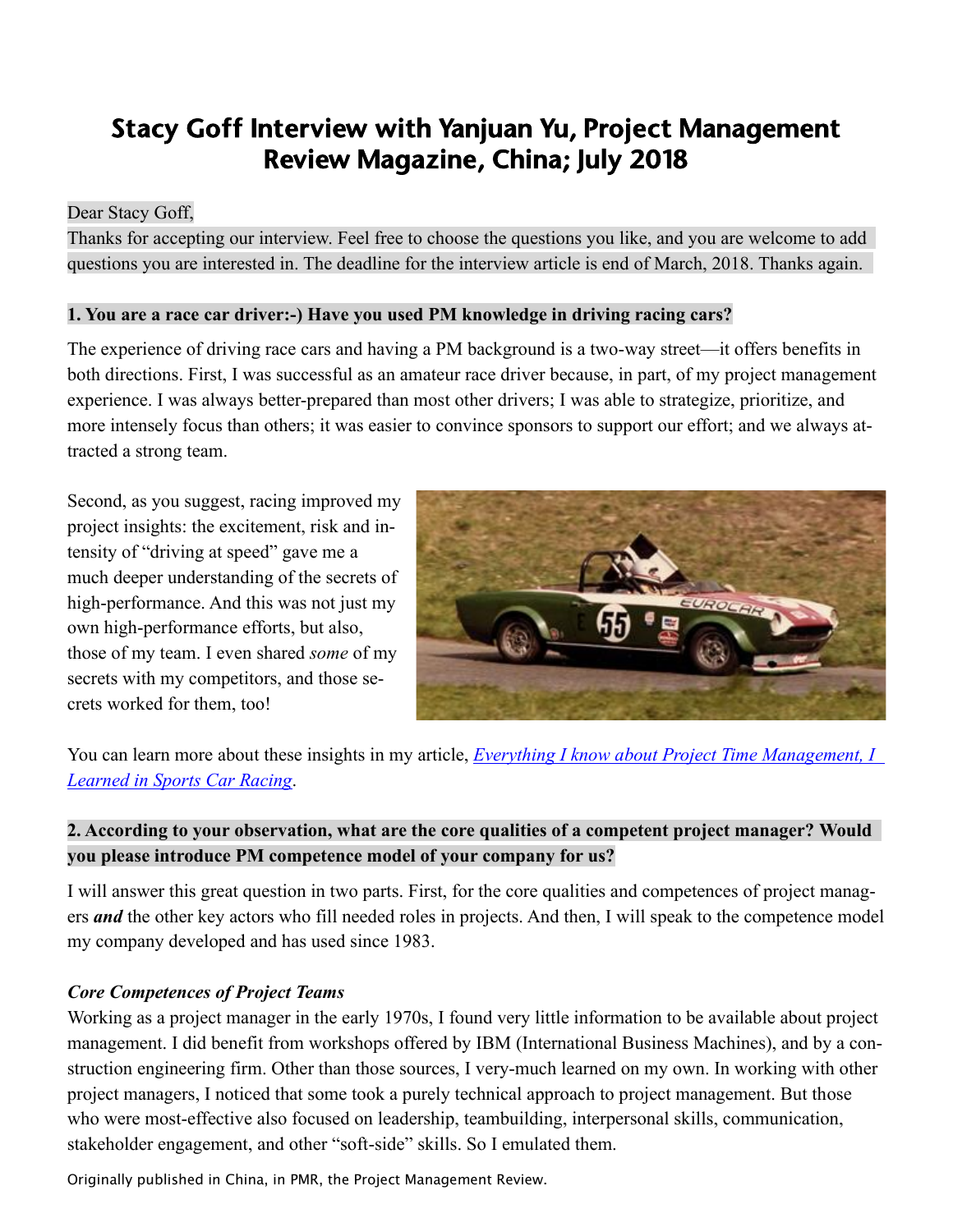I found, early in my career, that these are essential qualities for most project managers. While the technical processes are an important foundation, they are worthless without the ability to lead and engage your entire team.

As I progressed in my career, I moved to a role of manager of a larger group, while still practicing in some multiple-organizational, complex projects. In this role, I became involved with strategic planning, organizational politics and power, and how to work effectively with staff functions, such as legal, procurement, human resources, finance, and others. As a result, I learned to focus on the business context, and the linkage of projects to strategies, and to business success through projects.

When I began my consulting firm in 1982, I applied that broader approach to project management. I joined the Project Management Institute, and found that they focused mostly on the technical aspects of projects. So I also formed alliances with the few consultants who understood the need for my broader range of 'core competences'. I also clarified with customers that it is not just project managers who need these strengths, they are also essential for core team members, resource managers (who prioritize initiatives and assign the right talent), sponsors, and executives. And, each role, in different sized projects (large, medium or small), has different most important developmental and performance improvement needs.

I harnessed those key differentiators, and expanded my strengths, by:

- a) Teaching that which makes a difference, rather than just what is easy to teach;
- b) Convincing executives that project performance improvement requires the right role-competences in all key stakeholders; and
- c) Demonstrating that different project roles have different developmental needs, and those are *never* filled by sending everyone to the same training.

In the late 1990s, IPMA (International Project Management Association) independently arrived at the same conclusion. Just as I had, they integrated technical project management with a clear understanding of the organizational context, and with leadership and behavioral skills. This was all branded with IPMA's unique Eye Of Competence (at right), with a certification system that used competence-based assessment



(not just tests of knowledge-retention) of project managers. Starting in 2013, Project Management Institute also followed our insights, and so we now see their version of our vision, naming it the Talent Triangle.

Aside from the open question of whether these are just knowledge areas or demonstrated competences, the professional organizations are finally very-much in alignment. And it only took 40 years! That is my answer to the first part of your question: the core qualities and competences of project managers and other key participants are: technical, leadership and behavioral, and contextual/strategic. I will provide more details of the actions within those dimensions a bit later when I address Product talent.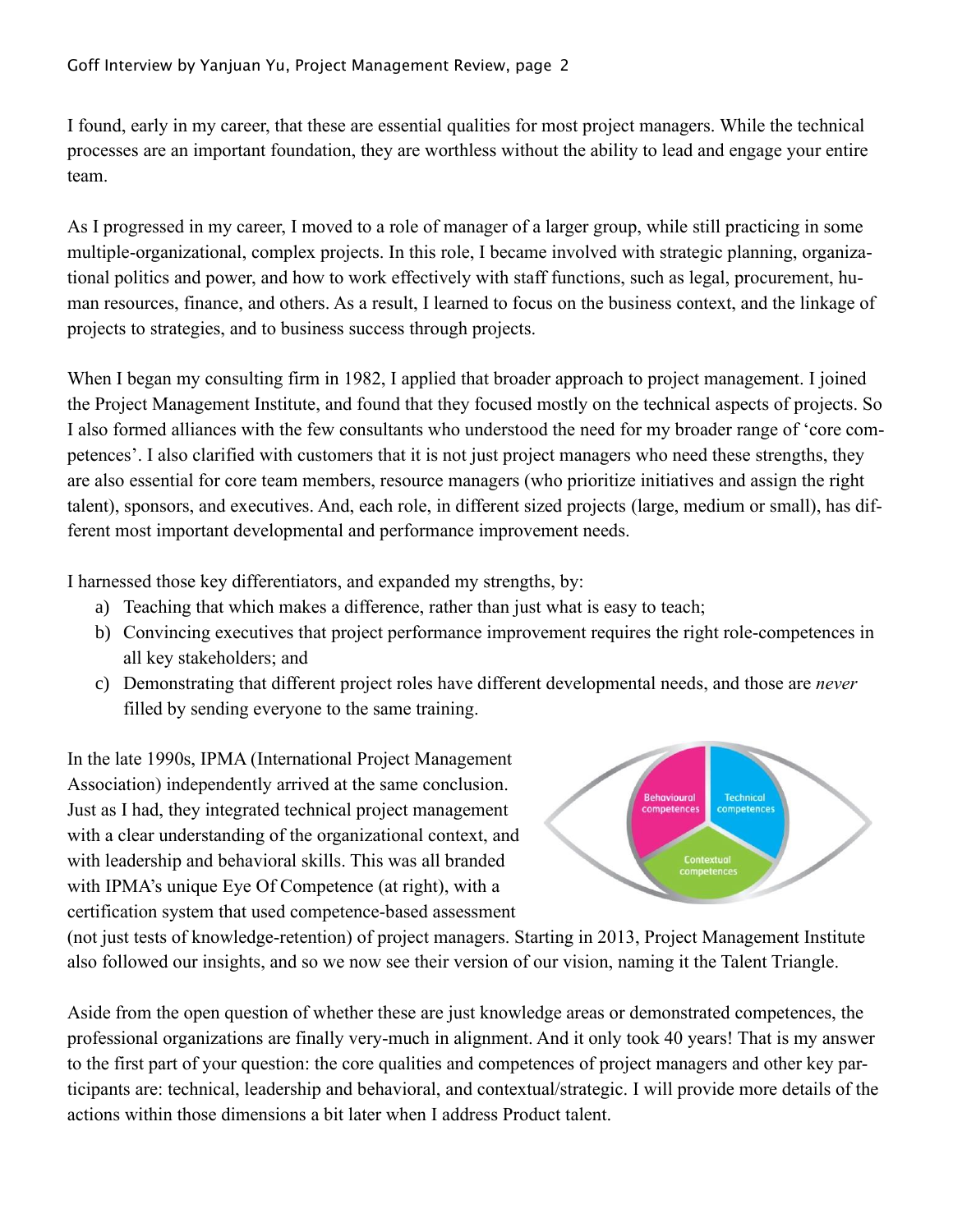#### *PM CompModel, our Competence Model*

We based our firm's curriculum and project methodologies on these three major dimensions (mentioned above) of PM learning, with clear Learning Objectives. We offered different workshop series for different audiences. We also varied our workshop intensity for projects of different sizes, because, at certain key points in project sizing, completely different topics become 'most important.' For example, Small Projects require different key topics than do larger projects. Similarly, when a topic is shared in both curricula, the intensity, depth of coverage, and duration are very different in each.

This raised a key question: How does an organization decide which training (and how much training) is needed for each learner? In the early 1980s, a typical pattern was that everyone went to the same 5-day workshop or course. Many participants came away from those types of ill-suited training (the training was not scaled to their role or their projects' size), vowing never to have anything to do with project management. To target the right training to the right people, we developed another model for our clients: Content/Roles/Level. For all our Content, we developed a simple competence model, that grouped the major topics, with key learning objectives for each, along that Content/Roles/Level model.

We identified, for each content topic, which roles required that area of competence. Because different roles required different Levels of grasp, we used a scale that we based on Bloom's Taxonomy of Learning. We made this information available to our clients in the form of a simple, one-page survey; we suggested that potential learners should self-assess using the information, and then review their results with their manager. We provided the learner and the manager with our sample targets for each role, and they were able to use the information to identify the learner's greatest gaps. Those gaps showed the places where our targets and their assessments showed the largest difference.

In 1983 I was working on a training program with a nuclear power plant in Portland Oregon. My contact there observed that their nuclear engineers had rigorous competency assessments, mandated by the federal agency that manages those power plants in the USA. And he asked, "Why don't our project managers, who manage those engineers, have a competency assessment?" So I aligned my competency model to their unique situation, trained his senior staff in competency assessment, and helped them set up an internal Competency Center. For them, it was a very effective way to identify the right learning needs of each of their project managers—and it quickly became clear that the managers above them had learning requirements as well, and those requirements were different.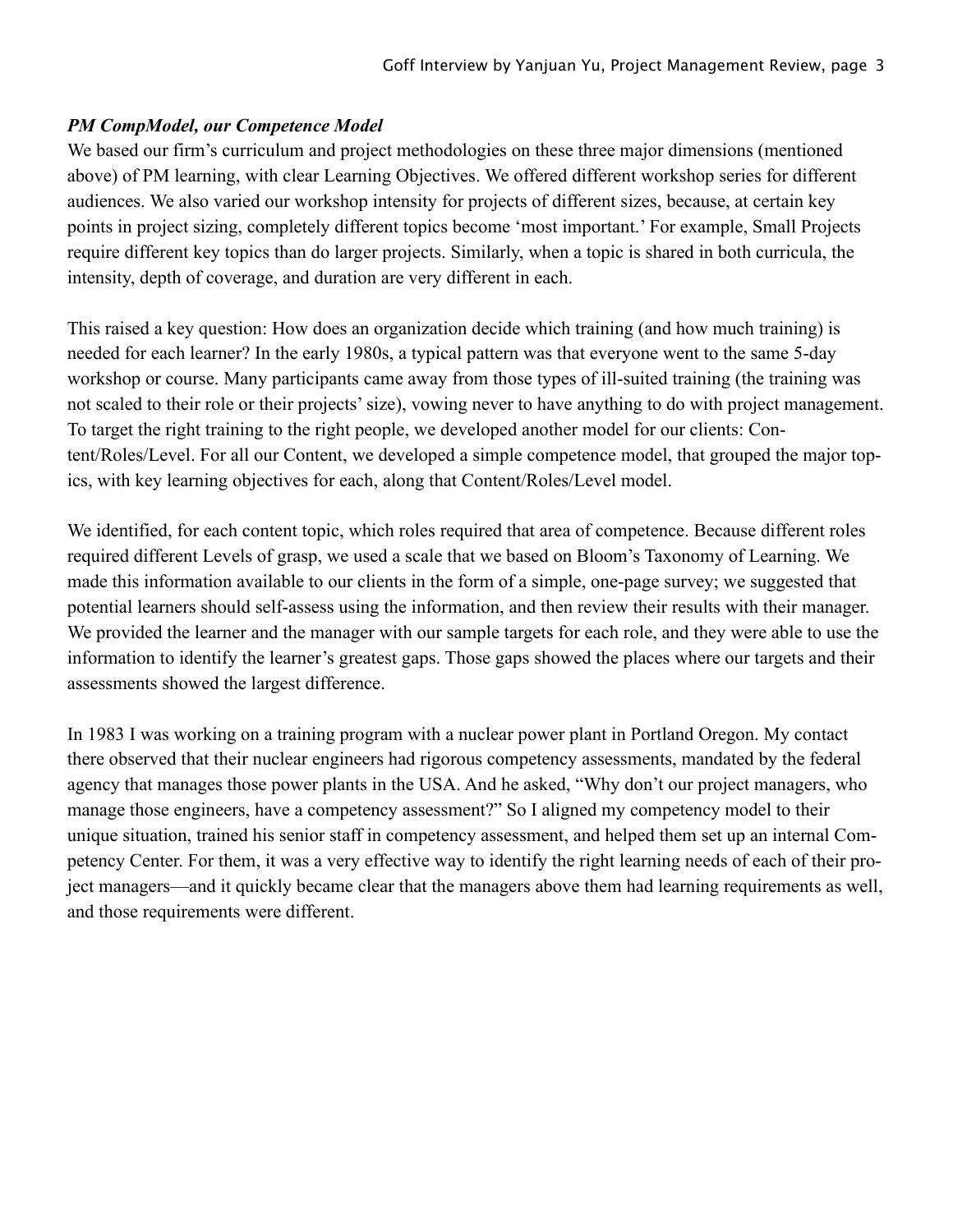

The PM CompModel Process

The result: The assessments showed, for each role, the topics and learning that would provide the greatest return on learning investment. And, the act of working together to evaluate the assessment brought manager and learner together with common objectives for attending a class. What did we do when someone fills multiple roles? Their target for each topic was the highest for each role they filled

At the 2006 IPMA World Congress in Shanghai, we offered an

IPMA version of PM CompModel to all IPMA Member Associations. For more information about PM CompModel, you can access the paper we presented at that congress; it is available on our website: *Distinguishing PM Competence in Training and Development, [Organizational](https://stacy.goff.com/assets/DistinguishingPMCompetence.pdf) Assessment and Certification*. Another paper, that I presented at IPMA's 2009 Expert Seminar, shows more details and examples from PM CompModel: *Improving PM [Performance](https://stacygoff.com/assets/ExpertSeminar-ImprovingPM_Performance.pdf) in the Classroom and Beyond*.

#### *To Close This Response*

PM CompModel is not unique; the principles have been applied for many years in learning and development. But there are very few viable competence models in the world of project management. And, coaching in their use is important. Proper use of any competency model requires an effort between practitioners, their managers, and the organization's Human Resources group to tune any competency model to their needs, assess learners effectively, and most importantly, to follow-through with the resulting competency development plan. This requires an organizational commitment to performance improvement.

#### **3. You add "product talent" to PMI's talent triangle. What are the reasons for that?**

The original PMBOK® Guide, primarily authored by William Duncan, and published in 1996, intentionally omitted topics that were not unique to projects. That made sense, because leadership and social skills, and strategic alignment, are important in most professions. But PMI® recently added those 'new' factors (after decades of urging) to the PMBOK Guide, because they finally realized that they have more impact on project success than all the technical areas together. I think that naming the result the Talent Triangle is a smart move. But it is not enough for project success; I will explain why I also advocate for Product talent.

Most professional associations, including IPMA and PMI, tend to limit their scope to the domain they focus upon. They leave out factors that they will not use in certification or standards, even when those factors are crucial for project success. Consultancies such as ours have a different purpose. Over the last 36 years, we have been consultants to global organizations seeking project success, and business success through projects. To most-effectively assist them, we could not focus on just the professional associations' project selections: We have always included **all the factors** that are required for project excellence.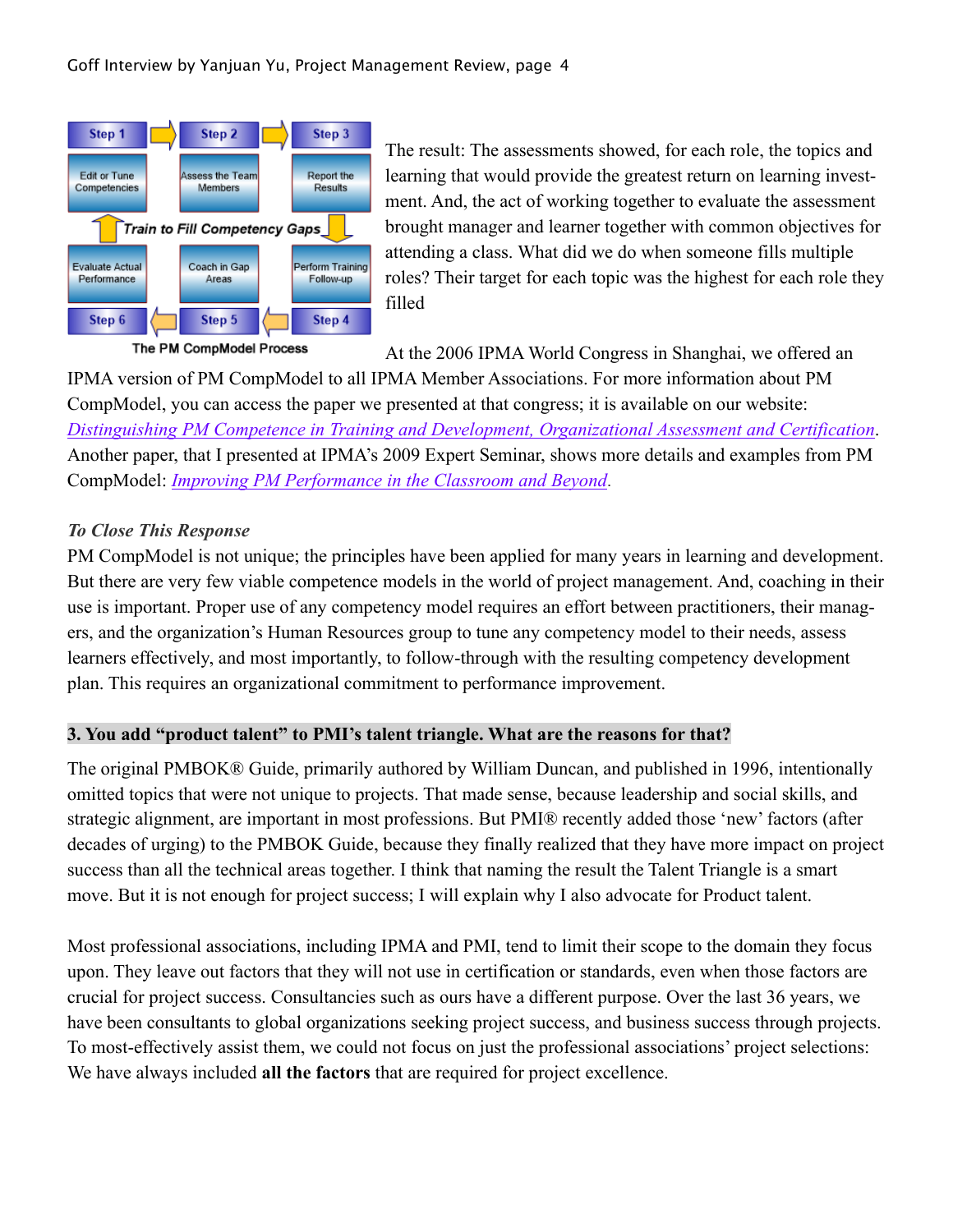*Product Talent* is one of four unique success-dimensions from all my project management methodologies, training, coaching and consulting. This talent comes from key roles in each project, including Project Sponsors, Resource Managers, top Executives, and *the right working team members*. Each role requires clear assignments, and delivered responsibilities for their projects to succeed.

Each of those roles has more impact on project success than the level of competence of the project manager. In fact, even the best project manager will fail if there are any flaws in the performances of those key roles. This



fact, ignored by many, is evident in hindsight to all. In any project, it is Sponsors, Resource Managers, and Executives who prioritize and assign the right team members for each project.

#### Technical PM Product Project & resource planning Objectives Scope & talent management Business needs; requirements Quality assurance & control Problems & opportunities Risk & issue management Organizational change mgmt. Delegation & estimating, Know-how (work area expertise) Scheduling, cost control Testing, validation & verification Contracting & procurement Documentation & training Reviews, change control Solution delivery, acceptance Status tracking & reporting **Evaluating business results Interpersonal Enterprise Context** Leadership & Influence Strategic alignment Sustaining the vision Formal/informal organization Relationship-building Power navigation Prioritization & resourcing Personal communication **Benefit realization** Conflict, crisis management **Results orientation** Cultural, values appreciation Alliance-building Engagement & teamwork Supplier, contractor relations **Emotional intelligence** Stakeholder engagement Political savvy

### *More About Product Talent*

The chart at the left lists the major PM talent dimensions, and some of the mostimportant work processes and results of each. The Product talent area lists items that have nothing to do with project management, but are absolutely essential to all successful projects.

# *My Application of Product Talent*

In the 1970s, I appointed internal project customers as Business Analysts, then supplied them with training and coaching in the skills needed to complete the Product work listed at left. I then assigned them to each project.

Because of their business analysis (Product talent) efforts, our projects prospered. Ten years later, working with a business partner, we developed commercial project management/business improvement methodologies. We integrated those Product talent items in our methods, and in the training that supports them.

In the early 2000s, the International Institute of Business Analysis formed, instituted a Business Analysis body of knowledge, and introduced a very useful Business Analyst certification. Ten years later, PMI produced a similar effort. Both initiatives contribute to the success of projects today, by introducing more formal versions of our Product-oriented insights.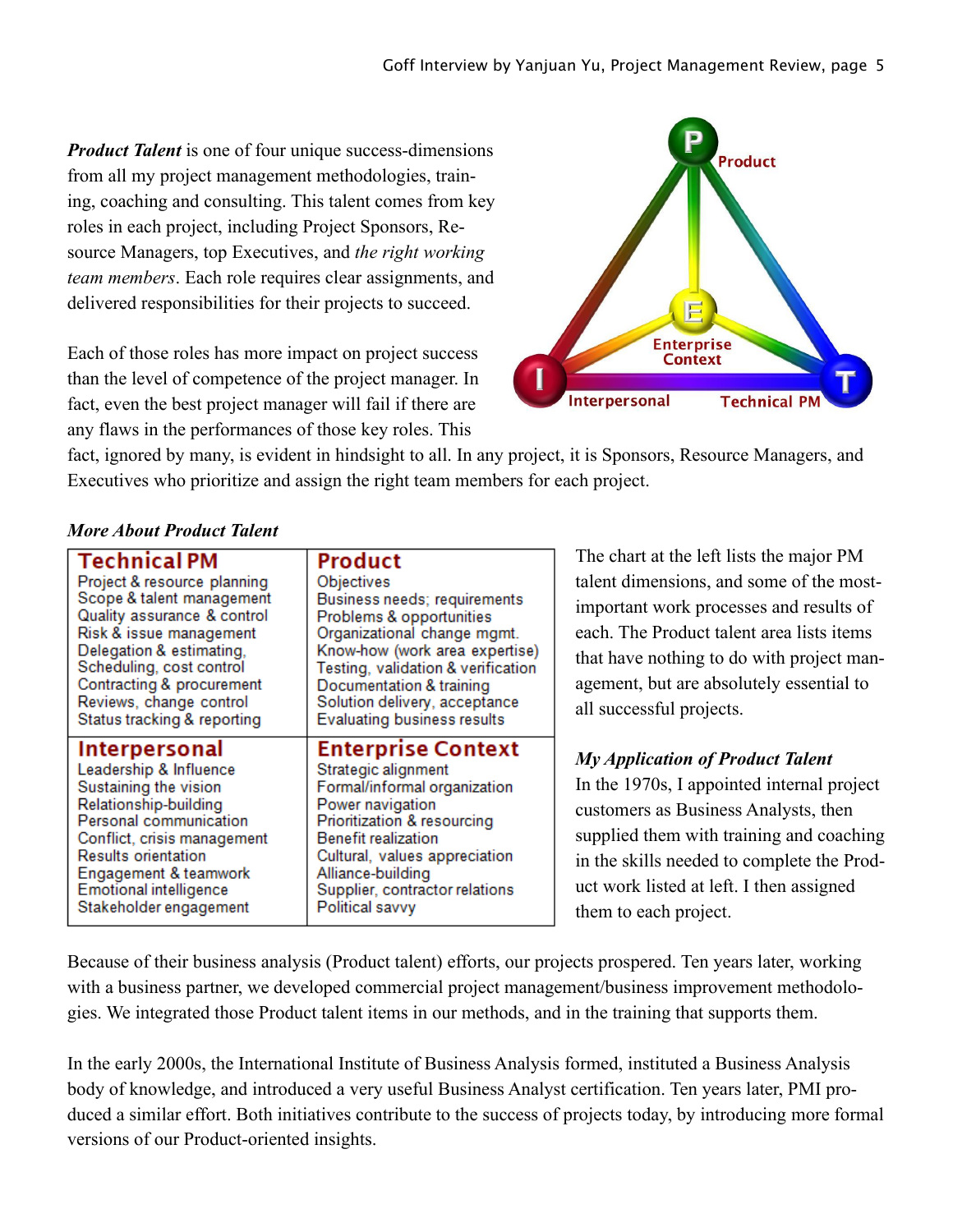#### *Two Types Of Product Talent*

Look again closely at the Product talent list; one line in that list is different than all the rest. Most of the Product items produce artifacts: project understanding and documents that record such. Did you spot the different line? It is Know-how (work area expertise).

This Know-how is another essential factor in project success. Drawing from my Sports Car racing experience, mentioned in question 1, you can have the best driver, the best suspension, tires, and brakes, but what if the engine performs dismally? In projects, the *know-how of key team members* is the essential engine that powers project success.

An example illustrates the measurable impact of strong Know-how: Barry Boehm's work (*Software Estimation With COCOMO II*. Prentice-Hall, 2000) showed the difference on an Information Technology project between a team with one or more members having *Very High* Business Analysis skills and Application Experience, and another team with *Very Low* skills and Experience. The performance difference: About three times the cost, for the Very Low team! Many non-IT (Information Technology) projects have similar amplitudes of cost, time and quality impact. For a simple example, I recently completed a renovation of our main bathroom, including drywall, smooth skim-coat plaster, texture, and paint. The drywall part was relatively easy; the most challenging part was to achieve a very-smooth skim-coat (the thin plaster coat spread over the drywall to cover joints, nails, and installation imperfections); even the texturing was a challenge. The videos I watched showed how easy it all was—for a work-area expert!

Much of my consulting and training has involved working with information systems engineers, aerospace engineers, pharma researchers, and global consulting companies. I truly understand the power of Know-how and work area expertise—and their importance on small, large, and mega, complex projects and programs. Thus, two types of the right Product talent are the key to success. Don't start a project without them!

#### *To Summarize*

Yes, I added Product talent to my three other key dimensions needed for project success, and business success through projects. And, 40+ years later, the professional associations that reflect project management and other business improvement disciplines—have adopted much the same idea, thus requiring me to find new ways to differentiate my company!

#### **4. I noted that you have expressed doubts about "doing more with less". What leads to such doubts?**

I have a blog post on that topic from 2010, and the situation has not changed much since then. I will repeat some of my key thoughts here, and then provide a link to the full blog post.

We first heard it in the early 2000s—Executives and Managers saying, "We'll just have to do more with less." Well-intended at first, for some it soon became a preferred alternative to managing effectively. While in some situations the statement can be temporarily true, we believe that those who perpetuate the myth that this is an appropriate way to manage, are demonstrating their failure to manage.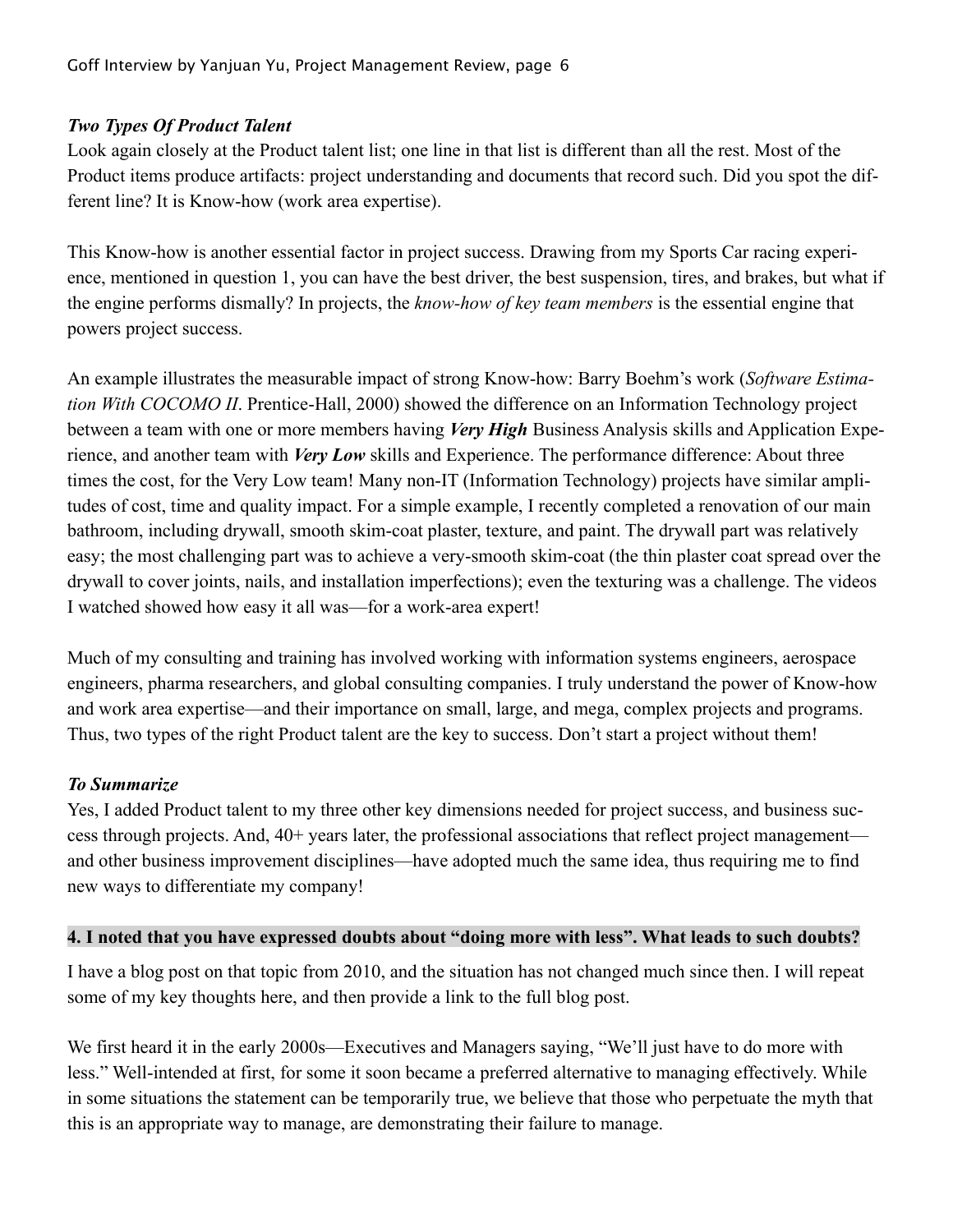### *How It Begins*

In challenging times, some businesses are afraid to add staff to meet current demands, so they continue to manage increasing business with existing staff. And even when they are not talking the tired "doing more with less" mantra, that is what it looks like to their employees. If you think this only affects project success, this affects the operations side even more than the projects side of the business.

# *How To Honestly Do More With Less*

We heard the "Doing More With Less" mantra with increasing frequency, so we put together a presentation, aimed at Managers and Executives, about "Doing More With Less." In that presentation, we made a number of assertions, including that most managers who proclaim the need to do more with less were usually rewarded with *much less with less*. In other words, they were killing efficiency and effectiveness, overworking exhausted team members, damaging morale more, negatively affecting the quality of the organization's results, and damaging the business unit's or government agency's reputation. I'm not sure that is the *more* they were seeking.

We went on to coach Managers in the ways they really can do more with less. Not surprisingly, the same Successful Project Climate guidelines we have recommended for 35 years remain the best way to measurably do more with less—on a sustaining basis—and sustainability has been a recent theme in project management, so it makes sense to apply it to managing Projects:

- Prioritize better, then staff fewer current projects appropriately, completing each one better, faster and at lower cost, rather than fragmenting talent across too many projects.
- Place team members full-time on large projects, at least half-time on medium ones (see The Successful Project Profile at Stacy Goff's website, StacyGoff.com).
- Eliminate project and ready response priority conflicts; reduce interruptions in project work.
- Position Managers to "carry the water" for the team, pushing barriers out of the way, and demonstrating that the organization works for the team, rather than vice-versa.
- Measure and manage both effort and results, and then, recognize and reward achievements.

These actions are nothing more than what competent managers of project managers and their teams have done all along, but they are even more important in difficult times. Those who have attended our workshops or presentations clearly understand that while teams could perhaps, at peak, produce 10%-20% more results, project sponsors, resource managers, internal customers and executives have the power to improve performance by 2x–4x in individual projects, and even more in the overall project organization over a 3-5 year period. Now **that** is an honest and measurable way of Doing More With Less.

Here is a link to our related blog post: *[Exposing](https://stacygoff.com/exposing-the-myth-of-doing-more-with-less/) the Myth of "Doing More With Less"*

**5. In one of your articles, you have made comparisons about different PM certifications. What's your attitude towards certifications (their role, necessity, etc.)?**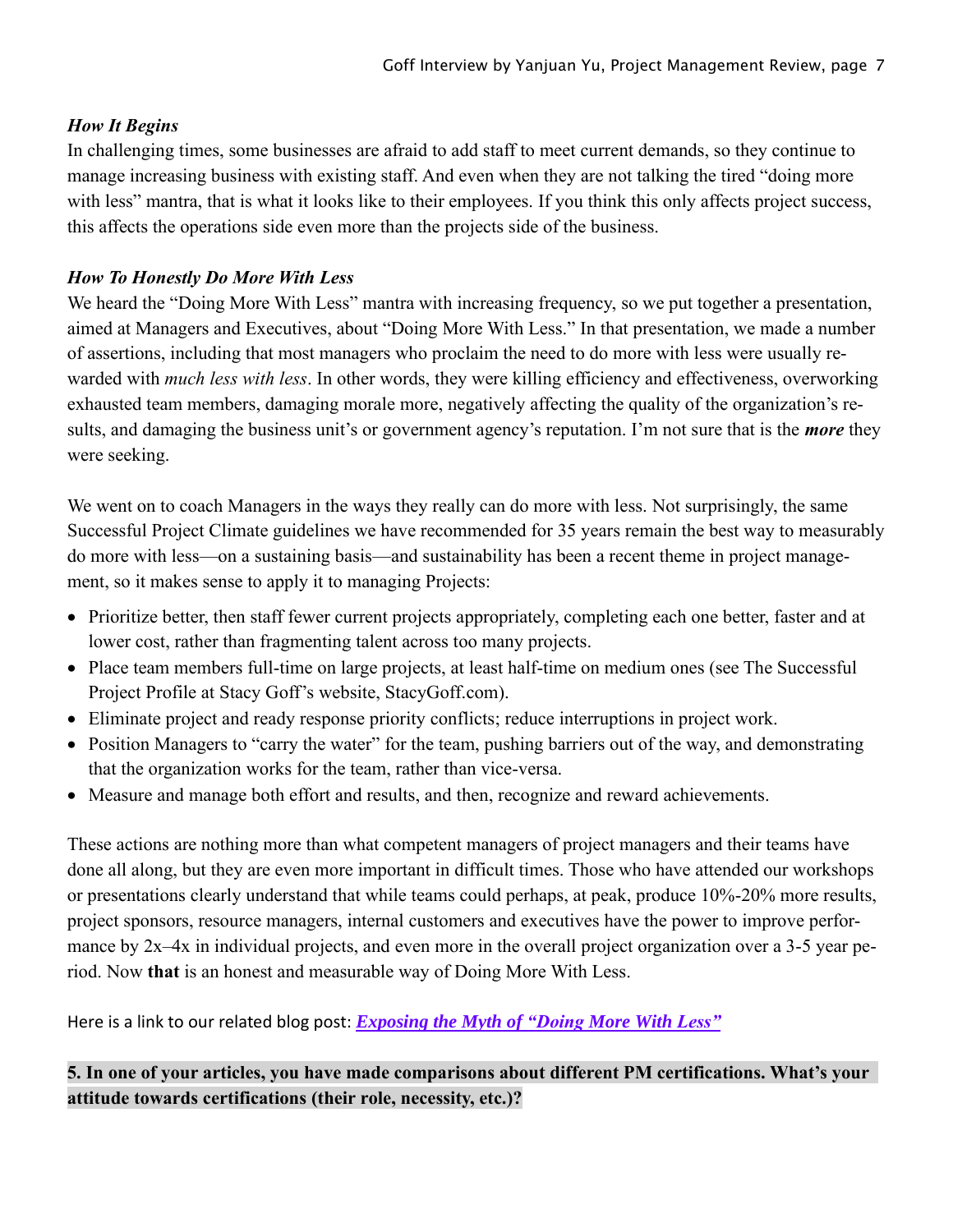#### *First, some background.*

Yes, the article you mention, **Comparing PM Certifications: Which Is Best For You?**, evaluates the top certifications in the world of project and program management. These range from exam-based certifications, to those that require professional assessment of demonstrated competences in actual initiatives. In the article, I identified three criteria for evaluating PM certifications:

- A. Prerequisites
- B. Breadth of Coverage
- C. Rigor of Assessment



To write the article, I used independent research that evaluated a wide range of PM certification offerings, scoring each certification against the criteria above. I cross- multiplied the three criterion's normalized scores to form what I named "The Certification Effectiveness Cube," at above right. The key to each certification's appropriateness (and thus necessity) is whether it matches the role, and level of experience, of the certificant, and of the certification.

See the resulting article on our website: *Comparing PM [Certifications:](https://stacygoff.com/assets/Comparing_PM_Certifications.pdf) Which Is Best For You?* Note that five years have passed since I wrote the article. The improvements of the top contenders have been very similar, so the result would change very little with an update. One addition should be the certifications of [Green](https://greenprojectmanagement.org/)  [Project Management,](https://greenprojectmanagement.org/) I believe they would score high; but the independent research is not available.

### *More about your question concerning role and necessity…*

Each PM certification has a target audience, and a purpose for that audience. Some, such as those that use

multiple-choice exams, are often designed for an entry-level audience: Those who are just beginning their career in project management. They do very little for more advanced practitioners.

Other certifications, with stronger prerequisites, higher breadth of coverage, and greater rigor, are targeted towards advanced audiences. These require more than memorizing for an exam; they require demonstrated competence or results in actual projects or programs.



There are many other certifications beyond those I evaluated. Some are university 'certificates,' rather than PM certifications. Others are merely money-making ventures. Still others may be very good, but are not popular enough to have independent research to verify their validity. In addition, some very good certifications are those developed by corporations and government agencies for their internal use. Many of these begin with one of the major certifications, and then expand upon them to meet their specific needs.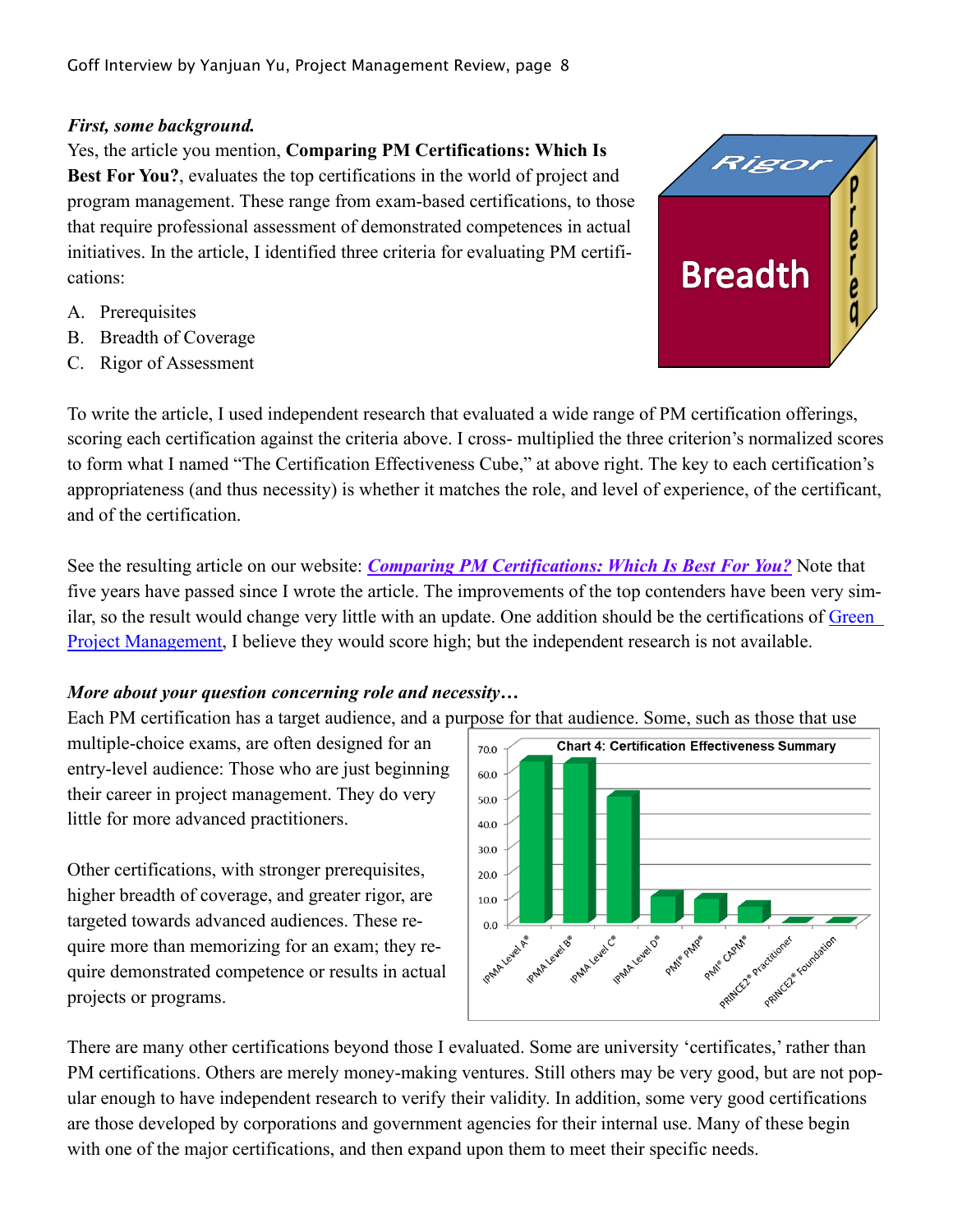Are they necessary? Perhaps! Three audiences for whom a PM certification might be most-needed include:

- A. Those who are new to the practice of project management can benefit in two ways: first, in assessing themselves against a body of knowledge or competence, and finding where they need to study or learn more; second, in going through the preparation and testing process and being able to show their certification level.
- B. Those who meet the prerequisites, and have been working in the role, but are not recognized by their employer as a certified practitioner. This might be a higher-scoring certification, based on our article's criteria; but it should also be one that is recognized and accepted by the employer, or at least the employer's industry.
- C. Those who serve in advanced roles, who know their current employer well, but either a) cannot advance in their enterprise without additional recognition, or b) intend to compete internally or in another organization for a more advanced position.

A related scenario: Some practitioners find that they have fresh, new credibility—and thus more power to succeed—within their existing organization when they earn the right certification for their role and level. Here's a caution: There is a significant difference between training to take a certification exam, and training or learning for project performance improvement. The former tends to focus on short-term memory retention (which expires, if unused, within two weeks), and how to take an exam. The latter tends to focus on how to manage a complex initiative to measurably increase business results through projects. Today, there appears to be more money spent around the World on the former, rather than the latter. And then we wonder why so many projects fail!

The bottom line: Any PM certification that is credible, appropriate for the practitioner's role and level, and that has acceptance within the enterprise and industry, has the potential for benefit. Necessary? No, unless required by your customer; useful? This depends on whether it meets the needs of the practitioner, and his or her employers.

#### **6. We can draw project management wisdom from China's culture. Do you agree with it?**

I totally agree. When I visit China, I combine speaking at a major event, discussing in-depth, project experiences with event participants; together with touring unique places, shopping, and enjoying the food. For an example of touring, one can read about the Terra-Cotta Warriors in Xian. But experiencing the magnificence of the site, and considering the massive project, first to build it, then to hide it, and now to reclaim it, gives new perspective and respect for the project engineers and artists of 2200 years ago.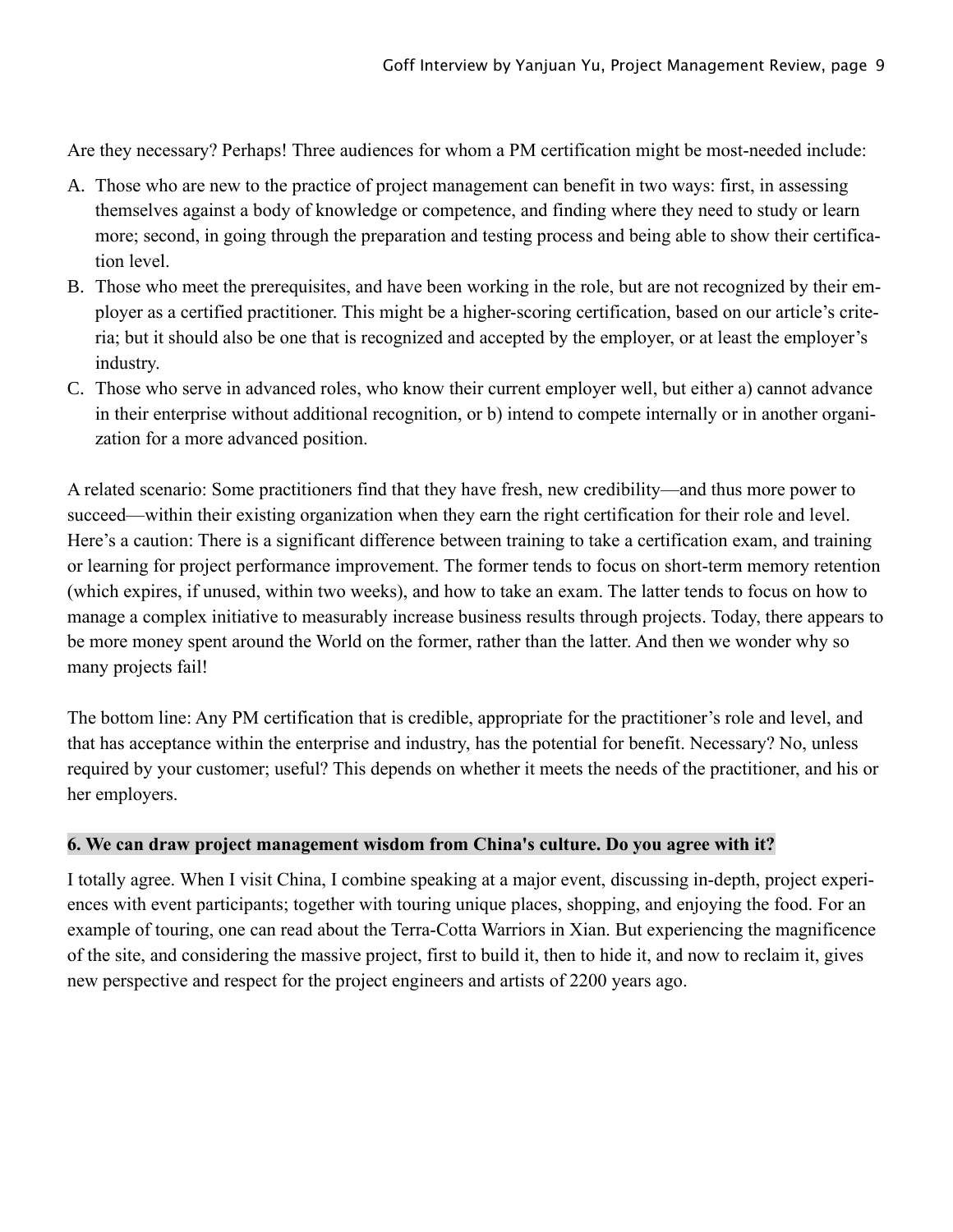

In 2006, I travelled to Shanghai to speak at a Global Project Management conference. The photo at left is co-presenter William Duncan, doing his talk. Duncan arranged this engagement. My half-day session, *The Expert Project Management Office (PMO),* included over 500 executives, PMO managers, PM consultants, and project managers. There was limited time for questions and answers during the day, but we also spent an evening in deep discussions about the subject area of successful PMOs, recent ad-

vancements, current challenges, and ideas for the future. My first China event was deep immersion into Chinese project culture... And I wanted more.

Just four months later, I was back for more. This was also in Shanghai, but with a follow-on trip to Beijing. I presented a paper about our PM Competency Model at the 2006 IPMA World Congress. I also performed a coaching session for IPMA's Young Crew, where the global participants were quicker learners.

I also served as a judge for the Chinese Construction Project Manager of the Year award. The finalists' papers had already been judged, and our panel's role was to ask the key questions that would help assess how well award candidates had applied their skills and learning to their projects. It was here that I reinforced my view about the exceptional insights and project management wisdom from these young (early 30s in age) experts in charge of USD billions of projects around the World. Examples included a sub-Sahara highway in Africa, a water-purification facility in Bangladesh, and a new, tallest-building in Beijing. Those building challenges in Beijing included how to supply such a massive construction project in traffic-constrained Beijing streets and highway routes. Bravo to these project managers, who overcame all challenges!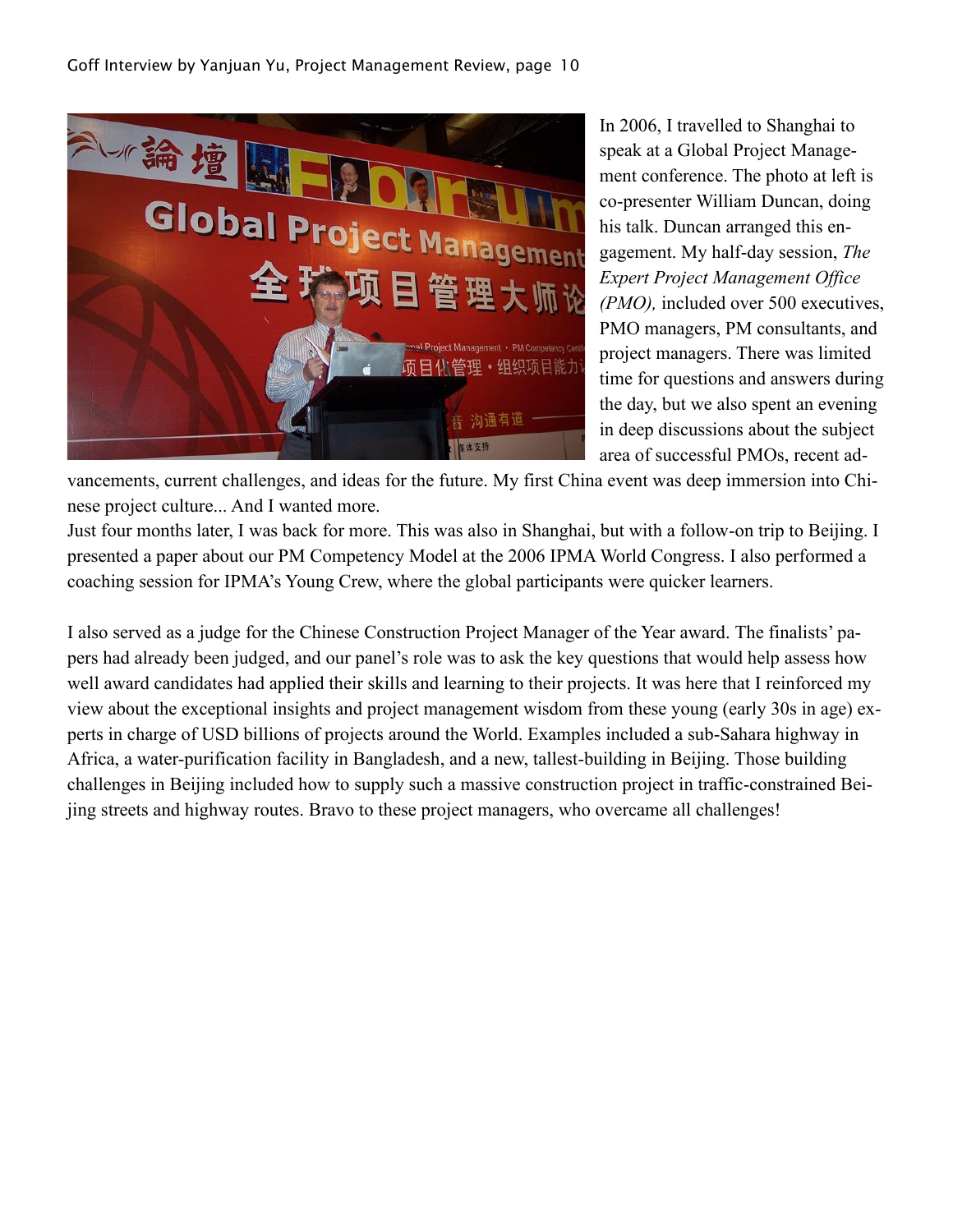On one of my most-recent trips, I spoke in 2014 at an IPMA Research Conference in Tianjin. Immediately following my keynote, event organizer Anbang Qi spoke on Chinese Traditional Management Philosophy and Their Modern Project Management Style.

Anbang was IPMA's Research Management Board Chair, a leader in PMRC, Project Management Research Committee, IPMA's Member association, and he was Distinguished Professor of



Nankai University in Project Management. Anbang spoke of *The Book of Changes*, and its influences (and of others) on Change Management and Risk Management. Ronggui Ding, always a favorite, and Dean of Department of Management Science and Engineering, Shandong University, weighed in on Chinese Wisdom in Project Governance, citing Chinese dialectical logic, The Book of Changes, and many other useful insights. And Lixiong Ou, Professor at Northwestern Polytechnic University, and currently serving as IPMA's Vice President of Research, spoke of the Chinese project management body of knowledge, PROJECTICS. This is a far more sophisticated approach than others around the World. (Photo is Image 7)

I came away from this event with several impressions: First, that China brings cultural strengths into project and program management that other cultures cannot easily adopt. Second is that China is clearly in the process of refining its strengths, rather than merely adopting more of the practices of Western cultures. And third, that China's business executives have a far better understanding of the power of competent and performing project management, than do many Western executives.

The proceedings of this event, Theory Meets Practice in Project Management, including many other fascinating insights, are available in Chinese at amazon.cn: [https://www.amazon.cn/dp/B0188F3UHS/.](https://www.amazon.cn/dp/B0188F3UHS/)

# **7. You've mentioned the secret weapon of high-performing project teams is small projects. What is the logic behind this?**

For many organizations, small projects are an invisible 20-35% of their entire annual expenses. Funding usually comes from an operations budget, staffing is based not on prioritized portfolios, but instead, on 'who isn't doing anything important right now?' Most organizations don't even have a definition of what constitutes a small project, or apply a consistent approach for identifying, prioritizing, delivering, and evaluating their success.

I noted this in the early 1980s, as I was coaching my clients in developing portfolios of projects. I saw, in the most-advanced organizations, including global businesses and government agencies at national and local levels, an understanding that small projects needed different treatment than larger ones. For example, they often solved symptoms, rather than spending the time to understand underlying causes.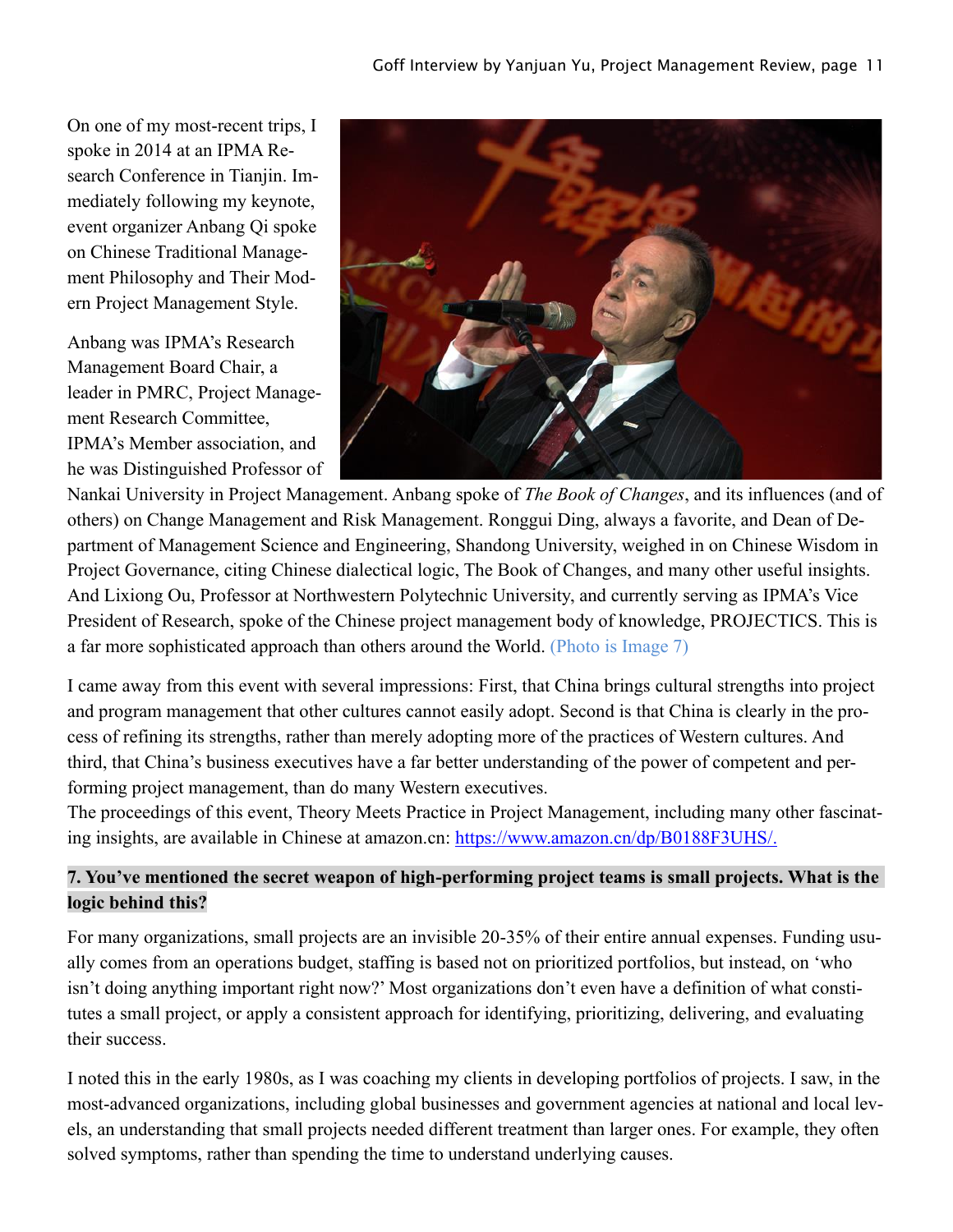Many times, the same symptoms occurred dozens of times before finally, someone would realize it was far too expensive to continue doing repetitive 'quick fixes.' Then, they would finally understand the root cause, and permanently cure the problem.

I defined a taxonomy of project sizes, and surveyed my clients for the relative delivery efficiency of project results across those sizes. The analysis for each project size was very interesting:

- Small projects were the least efficient and least effective way to deliver project results.
- Very large projects, with multiple years of duration and more than 24 people on multiple project teams, were next-least efficient way to deliver results. (We did not have programs in our survey.)
- Large projects, six months to a year in duration, and one to three teams, were significantly more efficient that were very large projects, and faced lower risk.
- Medium projects, three to six months in duration, and having three to seven half-time team members, were the most efficient way to deliver project results.

You can access this taxonomy, and additional ways to assure success, including the ideal duration for any project's size, and the proper role of the project manager, in our whitepaper, [The Successful Project Profile.](https://stacygoff.com/assets/SuccessProfile.pdf)

Executives asked: Why the inefficiency was so high for the larger-project size ranges? Several reasons: First, the larger a project team, the more communication is required. And after you have more than one team in a project, the communication complexity expands significantly. Second, for core team members, many organizations apply part-time assignment across multiple projects. Above the medium project size, team members must be full-time assigned, at least during the period when their expertise is most-needed. Failure to follow this guideline results in excessive task-switching, and the resulting increased defects.

Then what factors make small projects the greatest opportunity for improvement?

- Insufficient problem or opportunity definition;
- A sense of urgency often limits time for planning;
- Changing priorities, as each new urgent emergency emerges;
- Difficulty in assigning the top talent to projects perceived as less-important;
- A wide range of skills are needed, but the small project team may have only one-to-three team members—who must fill all skill roles;
- The 'project manager' is most-often also the primary worker on the team, resulting in conflicting responsibilities;
- Each team member has many other responsibilities, including 'their real job;'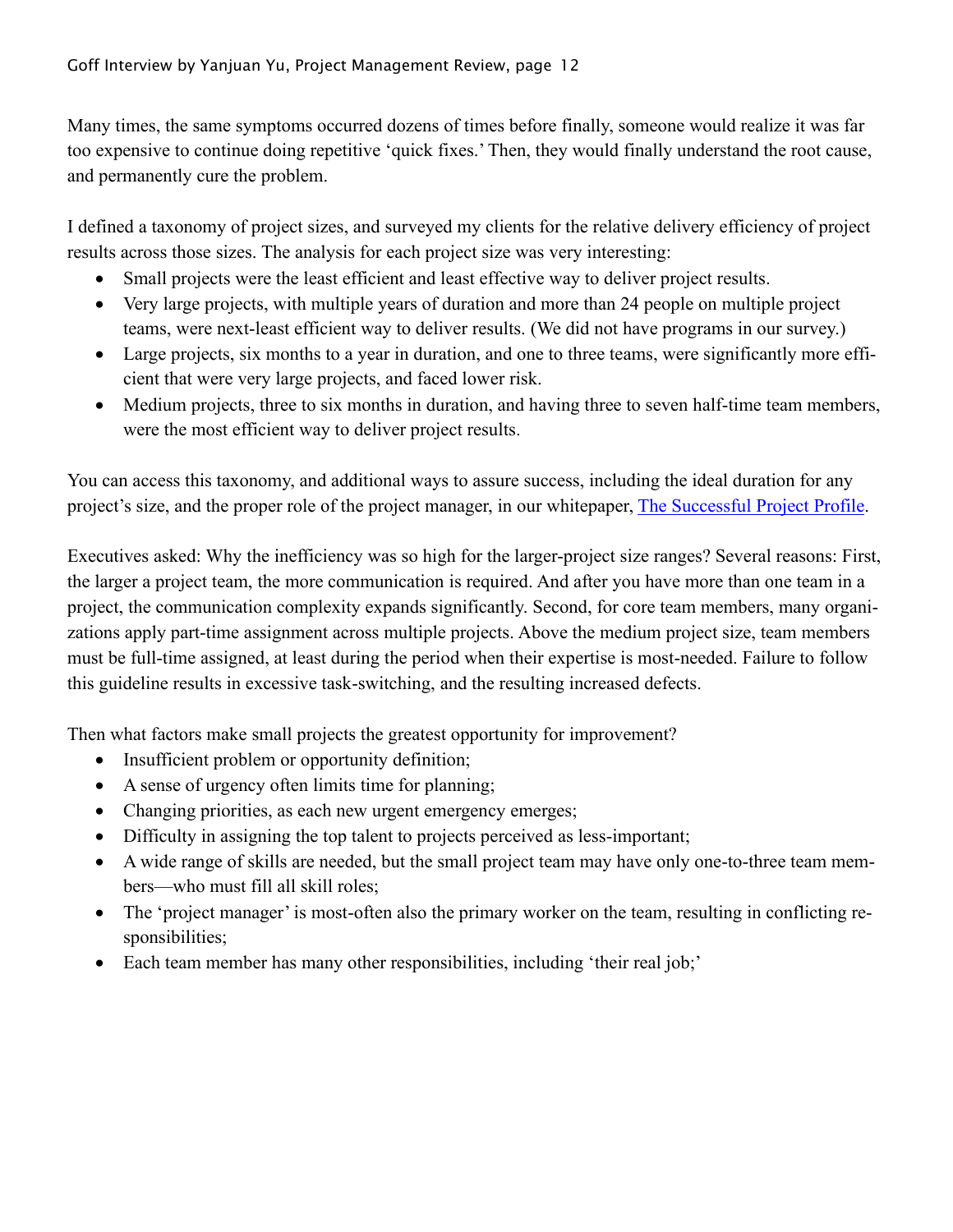Seeing an opportunity, we developed a methodology for managing small projects. It includes project planning and execution guidance, key roles and responsibilities, templates for capturing and conveying information, and essential actions for success. In the first offerings of the two-day training for the Small Project Guide, we were surprised to see that half the class were Aerospace and Defense Engineers of very large programs.

When I asked why they were participating in a Small Project Management class, the reply was always something like this: I've got great control of my program. It is the multiple small projects, over which I have no control, and that I totally rely upon, that are always the failure points for me." They figured that the class would help them establish that control.



Over the many people who have taken that course, managers of very large programs continue to be a significant audience. Aerospace corporations have licensed it for their internal class facilitators to teach. And, they have moved small projects from being their greatest inefficiency to a strategic and competitive bidding advantage. Are small projects strategic? Yes, for some!

# *More About the Secret Weapons*

Indeed, small projects can become more efficient for those who manage them effectively. This insight about small projects, together with our Successful Project Profile whitepaper, mentioned above, has helped companies to win more bids, and make more profits on bids won. And, they hope their competitors don't discover their secret weapons. Some of our learnings from this experience:

- a. Most project managers and team members gain their first project experiences working on small projects. Thus, small projects can be the foundation for project talent in most organizations. Proper learning and practice are the keys to success in a career of project work. Inept early practices lead to consistent failure, or sub-optimization of learning.
- b. Lessons learned properly in small projects can scale gradually to medium, then to much larger, more complex projects and programs. As your enterprise project talent increases, their value-add becomes exponentially more powerful in supporting your strategy implementation.
- c. Project Oriented Enterprises quickly see the benefits of improving the way their teams manage small projects. Organizations that perform internal projects, rather than for profit, can quickly learn how to manage their small projects more effectively. This not only saves them the formerly wasted funds of small projects, it also reduces the risks for the large projects that depend on them.
- d. With this experience, this success also causes them to learn new ways to manage their portfolio of larger projects more intelligently, prioritizing and staffing them more appropriately.

So now, the secret is out. Let's see who will act on it!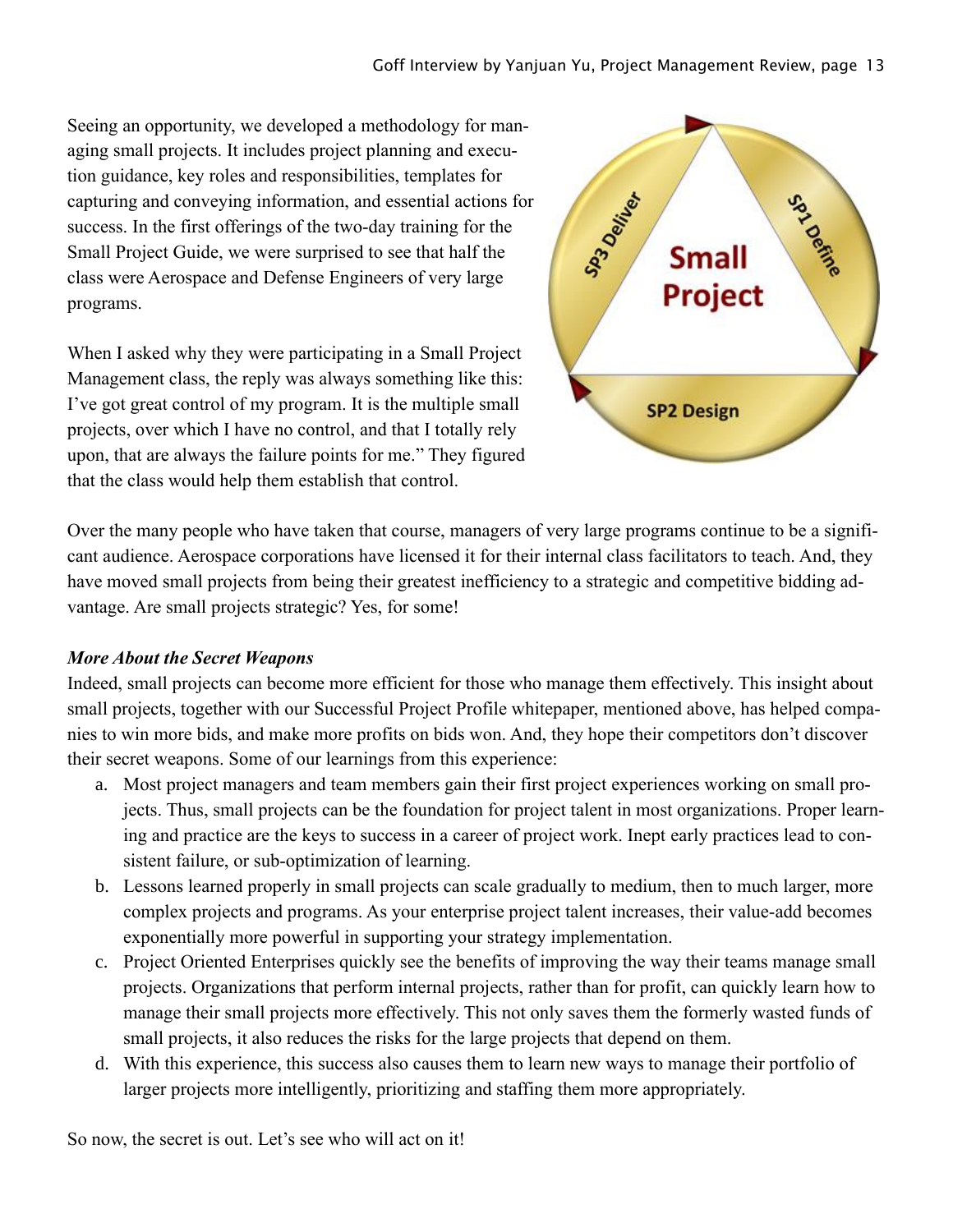# About Our Interviewer



#### **Yu Yanjuan**, Beijing China

Yu Yanjuan (English name: Spring), Bachelor's Degree, graduated from the English Department of Beijing International Studies University (BISU) in China. She is now an English-language journalist and editor working for Project Management Review (PMR) Magazine and website.

She has interviewed over sixty top experts in the field of project management. Before joining PMR, she once worked as a journalist and editor for other media platforms in China. She has also worked part-time as an English teacher in training centers in Beijing.

Beginning in January 2020, Spring also serves as an international correspondent for the PM World Journal. For work contact, she can be reached via email yuyanjuan2005@163.com or LinkedIn https://www.linkedin.com/in/yanjuanyu-76b280151/.